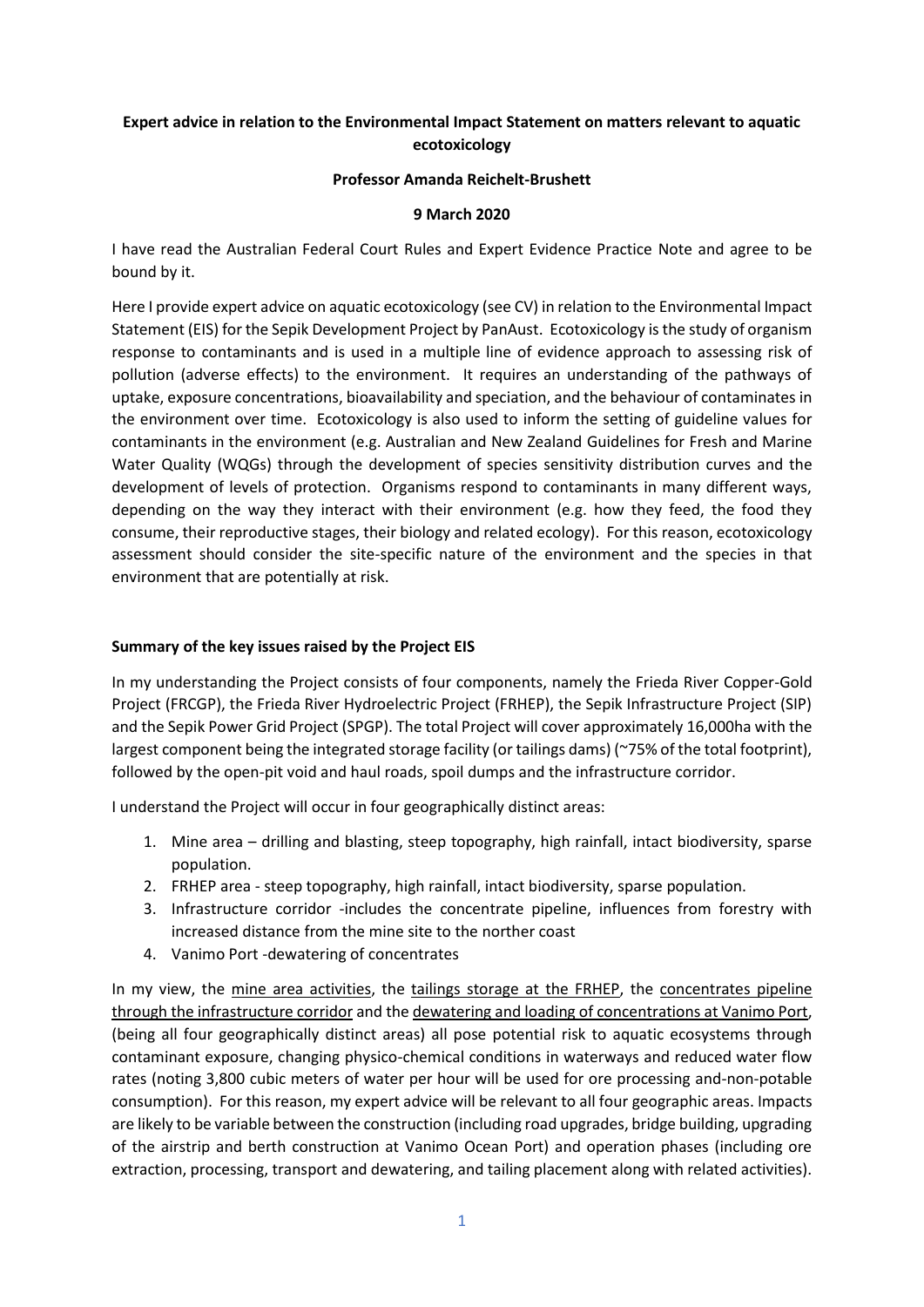Common elements of the four components relevant to my expertise include, hazardous material management and waste management (Chapter 5).

I understand the life of the mine will be 33 years (+7 years implementation period), with two large open pits where approximately 45 Mt/year of mill feed and 42 Mt/year of waste rock will be generated. Total material movement 135 Mt/year, mill throughput will be up to 65 Mt/year (8,000 t/h) and processed using crushing, grinding and floatation circuit (it is my understanding that the ore processing is an assisted physical process and does not include chemical extraction). In this case sedimentation, smothering, water clarity, changes in channel morphology, changing redox chemistry of waste rock (e.g. acid generating sulphides), and the high copper and other elements from freshly exposed ore and concentrates are factors that risk aquatic ecosystems).

The key issues raised by the Project EIS include:

- 1. Magnitude of the project being the four major locations mentioned above along with the many additional small activities that are not really considered in terms of environmental impact (e.g. 5 major and 16 small bridges, Ok Binai catchment waste dump).
- 2. Quality of ISF discharge water, sediment water interactions, and potential impacts on the downstream catchment.
- 3. Challenges associated with working in a region with 8,000 mm rainfall annually in terms of sediment and water management.
- 4. Risk of the impacts of landslides and earthquakes to the integrity of 325 km pipeline carrying Cu concentrate to the Vanimo Port. The potential for leaks and breakages resulting in concentrate (25% Cu) spill in catchments where the pipeline traverses and the environmental significance of these catchments.
- 5. The risk to the high biodiversity value of the area with the discovery of new species during the assessment (terrestrial (Executive summary) and aquatic (Chapter 7a)).
- 6. The importance of the pristine nature of the upland river sites which had an apparent absence/low abundance of non-native species.
- 7. Treatment and disposal of the overflow water from the thickening and dewatering of concentrate at the Vanimo Ocean Port.
- 8. Port expansion impacts.

#### **Consideration of if the assessment of environmental impacts was appropriate and sufficient**

After reviewing Chapter 5, 7, 8, 10, 12 to the best of my ability with my other time commitments and referring to Appendices (1, 2b, 5, 6a, 7a, 7b, 12a, 12b) I have identified some areas where the assessment of environmental impacts was limited or couple be improved.

- 1. Waste rock management the rather extensive geochemical characterisation of the potential future waste rock concluded that acid generating capacity is mainly a function of sulphur content and alteration. Acid mine drainage (AMD), as recognised in the EIS, is a key risk factor requiring management. There is proposed to be a different management practice for the nonacid forming waste rock compared to the acid forming waste rock.
	- a. Non-acid forming waste rock (around 22%) will be hauled and dumped from an elevated ridgeline in conjunction with the organic waste (pre-strip of the open pit) at a waste dump in the Ok Binai catchment. The dump is expected to gradually erode over a period of 22 years.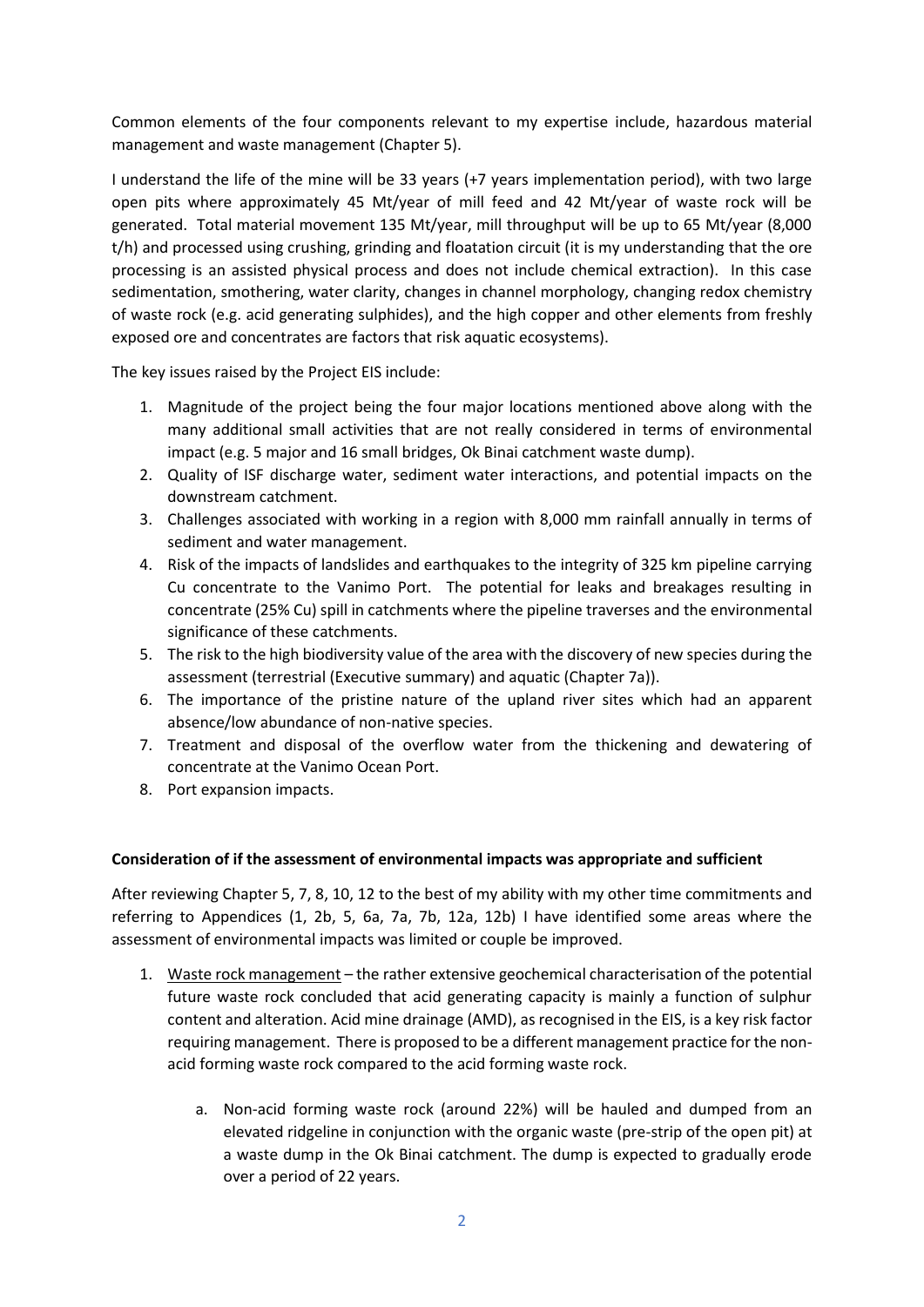Elements other than Cu that are shown to be elevated in the range of drill cores (Appendix 1; Fig 28) above soil background Bi, Co, Mo. Other suggested leachates include Mn, Zn, Ni, Co, Cr, Cd it seems that this is an assessment that is an average of 7 potentially acid forming samples and 3 non-acid forming samples (Appendix 1; 7.3). It would be helpful to understand the risk of contamination of these elements in the Ok Binai catchment.

I do not understand the statement: "*Sediment eroded from the Ok Binai waste dump will report to the ISF located downstream of the dump*.' (Chapter 5, 5.21). Is this suggesting that some monitoring will occur? If so is there an action plan related to the monitoring results?

It is important to remember the commonly understood knowledge that enhanced sediment loads impact water clarity and smother benthic aquatic communities and high organic loads in waterways are likely to impact life supporting dissolved oxygen levels. I am not clear that this risk has been addressed in the Ok Binai catchment waste dump.

b. Waste rock with acid forming potential management is considered according to the International Network for Acid Prevention (INAP). It is proposed that such waste rock will be stored in a means that provides permanent water cover of the waste rock to avoid oxidation and acid generation (i.e. 'subaqueous deposition').

There will be an initial 10 months of waste rock with acid forming capacity having exposure to the air prior to the lake for the FRHEP reaching appropriate levels. The potential acid forming waste rock production that requires safe long-term storage is large, some 86% of 1,450 Mt. I note that Attachment 2a stated that '*solute release from the waste rock was estimated conservatively based on an average exposure time of 12 weeks*', which suggests that the initial exposure period of 10 months may result in solute release that would require management. Once the FRHEP reaches appropriate levels there is a fleet of barges that will apparently transport the waste rock to the subaqueous dumpsite.

In principal the planned management of the potential forming acid waste rock seems sound, however, I have raised some concerns in regards to the water quality of the ISF in later text.

- 2. Ore Processing -The crushing and grinding process plant will operate 24 hours a day 365 days a year, with a process rate up to 65 Mt/year, with two major preventative maintenance shutdowns per year. With these tasks being performed infrequently it is important to have regular training to ensure no errors are made that could be potentially be catastrophic (e.g. Recent Ramu NiCo spill was related to a mistake in a maintenance process).
	- a. Will the floatation reagent and frothing agent use; hydrated lime (45,300 t/y), frother (2,500 t/year methyl isobuytyle carbinal), flocculant (unknown chemical) 50 t/y, primary collector (2,500 t/y potassium amyl xanthate), secondary collector (1,600 t/y dithophosphate) be part of the tailings and managed with the tailings in the ISF or will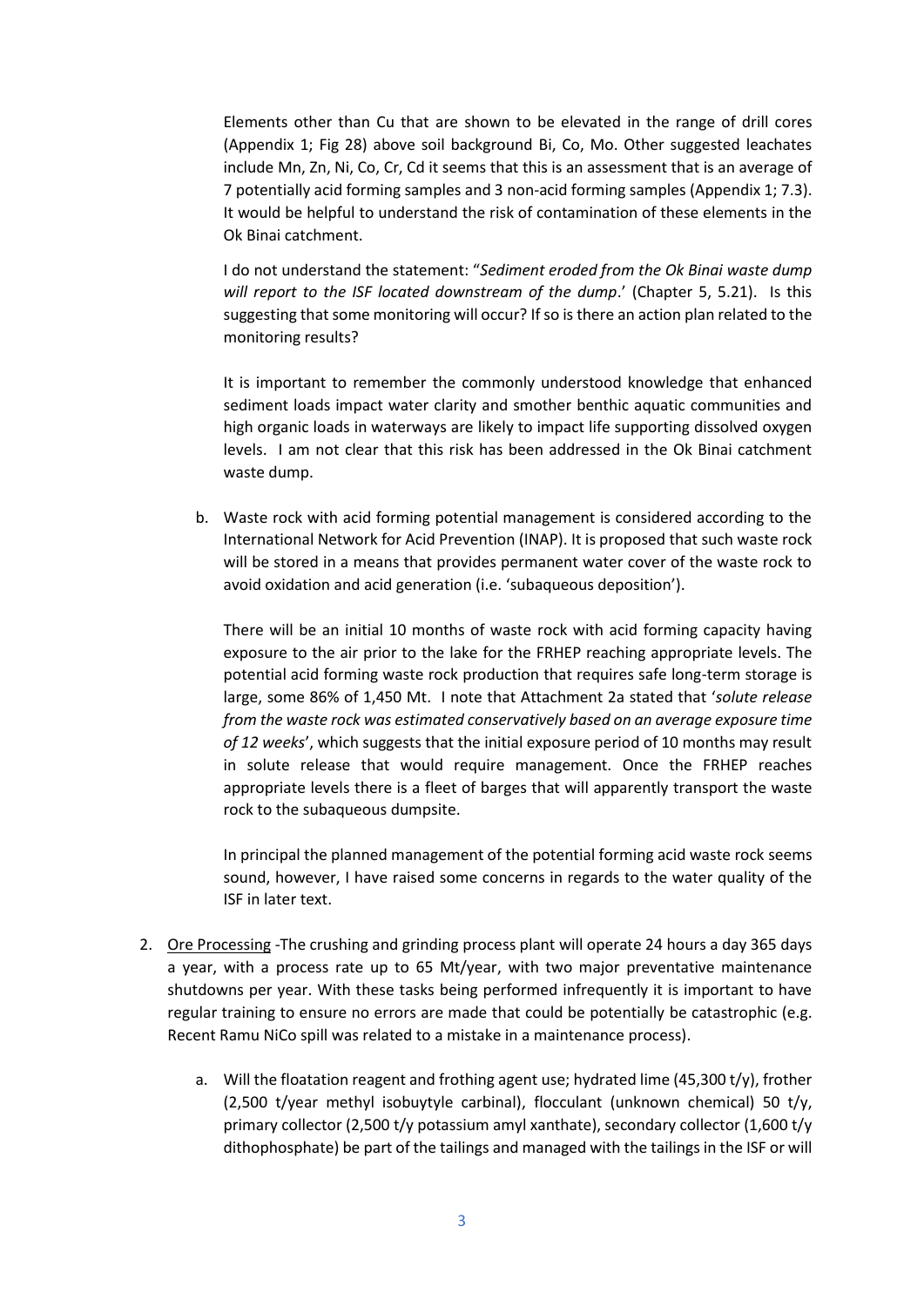they predominantly be in the concentrate? Do these chemicals have any potential to impact water quality? Little seems to be known about their aquatic toxicity.

- b. The concentrates (particles 80% at 15-20 µm, 26% Cu) will be transported 325 km to the Vanimo Ocean Port. This pipeline is a point of risk due to potential leakage and breakage. Is the pipe earthquake resilient, will it be monitored, what type of terrain, is there potential for tampering? The high rainfall in the area would suggest risk of landslide particularly on recently disturbed areas.
- 3. Tailings characterisation and placement -Appendix 2a describes the tailings character. I did not receive a copy of this but I assume that it contains some of the processing agents along with being very fine grained with a similar element signature as the raw ore, excluding most Cu and Au.

The tailings will be transported via pipeline 10-16 km to the ISF. This pipeline is proposed to have safety features in place to detect leaks or blockages. Is it earthquake resilient? The high rainfall in the area would suggest risk of landslide, particularly at recently disturbed areas.

Once placed in the ISF with the acid forming waste rock the tailings are expected to be covered with water 100% of the time. The ISF will essentially be a retention pond for upstream catchment activities and these activities along with the high rainfall may influence the sediment/tailings water mixing and as such consideration should be given to the multitude of risks of discharge water from the ISF for hydroelectricity generation contaminating the catchment.

4. Water management and water use -The site receives about 8,000 mm of rainfall annually. Water removed from open pits will be treated at a treatment plant prior to discharge. The level of treatment is not described. Water in the ISF facility will be at risk of contamination but will be discharged to the downstream catchment through the hydroelectric power system or via a spillway, with pulses between low flow and high flow being dependant on the operation of the facility.

There was mention of risks to water quality in the ISF in Chapter 5 which included:

- a. low dissolved oxygen,
- b. generation of anoxic sediments which could in fact create porewater conditions that favour the mobility and solubility of metal contaminants,
- c. Nutrient enrichment from decay of flooded vegetation,
- d. Release of tailing or fine waste rock into the water column during the deposition process
- e. Scouring of fine tailings from the bottom storage during natural water inflows
- f. Release of metals from waste rock and tailings

The assumption of suitable water quality for discharge to the catchment is of concern to me. It is a risk area that could be evaluated in more detail to gain a better understanding of contaminant composition and organism response (ecotoxicology). Furthermore, a safeguard system employing a mesocosm (small pond/stream with representative species of the downstream catchment) to test discharge water for 48-96 hr for toxicity prior to discharge would provide security to the broader catchment area by mitigating risks of aquatic ecosystem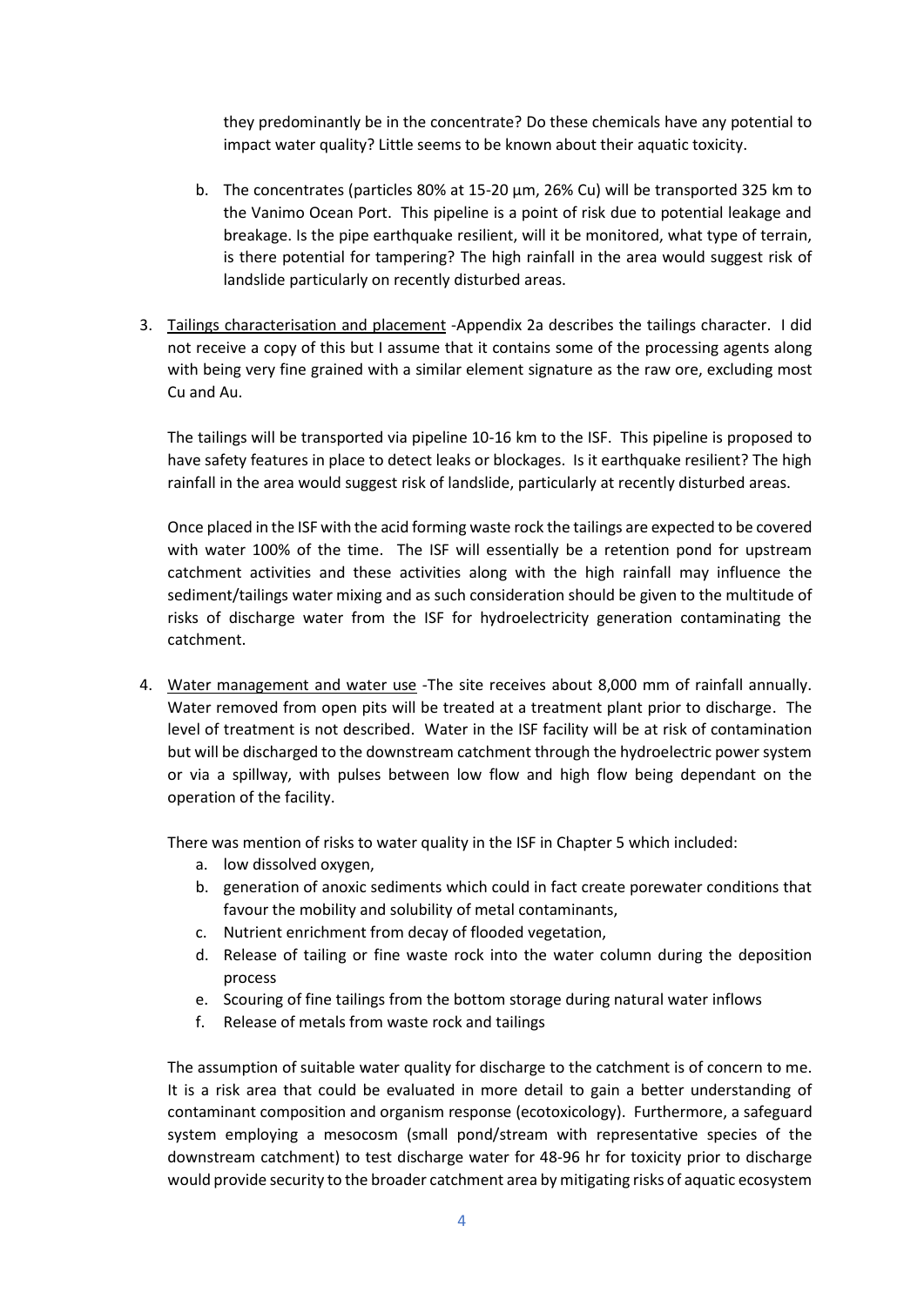impacts. This mesocosm systems would allow the whole of the discharge water to be assessed in a changing environment that will be influence by rainfall, turbidity etc.

- 5. Concentrate thickening and filtering- Treatment and disposal of the overflow water from the thickening and dewatering of concentrate at the Vanimo Ocean Port is somewhat unclear. Toxicity of the material to be disposed of has not been assessed in terms of ecotoxicological studies /organism responses. Given this will be a whole effluence and made up of a mixture of chemicals and be in freshwater going to a marine ecosystem, toxicity studies could investigate the dilution required to ensure no deleterious effects on species in the receiving environment, or at least ones to represent these species. It is stated in Appendix 12b that mechanical or chemical treatment will be employed to ensure dissolved Cu concentrations meet various guidelines values but these guidelines are based on a single contaminant. The treatment should be fully explained so an appropriate assessment can be made. The effluent will be freshwater at 30°C and will flow at a rate of 55L/s at a depth of 13m. Being freshwater water it will be less dense than seawater due to the lack of dissolved salts etc., hence it will be less likely to mix poorly and be a significant plume of freshwater/low salinity. If this very low salinity lens covers marine corals and/or benthic communities that are used to marine water which is 35 part per thousand salinity (or 3.5%) they will likely be negatively impacted.
- 6. Chapter 12 provides details information on monitoring and reporting, it would be good to see adaptive management strategies which engages in conversation with the community, understands their environmental values and other important aspect of space, place and aesthetic, and the way in which communities members use and interact with their environment.

# **Concerns related to the environmental impacts of the Project, with consideration of mitigation measures proposed**

Major concerns:

- 1. Lack of explanation on the management of the waste dump in the Ok Binai catchment.
- 2. The assumption of suitable water quality from the ISF for discharge to the catchment is of concern to me. Even the estimation that 99% of sediment inflow to the ISF would remain in the ISF doesn't account for the fact that fine particles remain in suspension for long periods of time. These fine particles have a greater surface area to volume ratio and hence are able to bind contaminants more effectively than coarse sediments, thus potentially carry contaminants in suspension. Further to this, dissolved contaminants also need to be considered. It is a risk area that could be evaluated in more detail to gain a better understanding of contaminant composition and organism response (ecotoxicology). This was actually highlighted in the executive summary as a potential action (page 47) along with biological monitoring of aquatic biota in the Frieda and Sepik Rivers.
- 3. Transport of concentrate along a 325 km pipeline and difficult terrain highlights a risk point of pipe failure and leakage of the concentrate into the catchments and associated waters along the path of the pipe.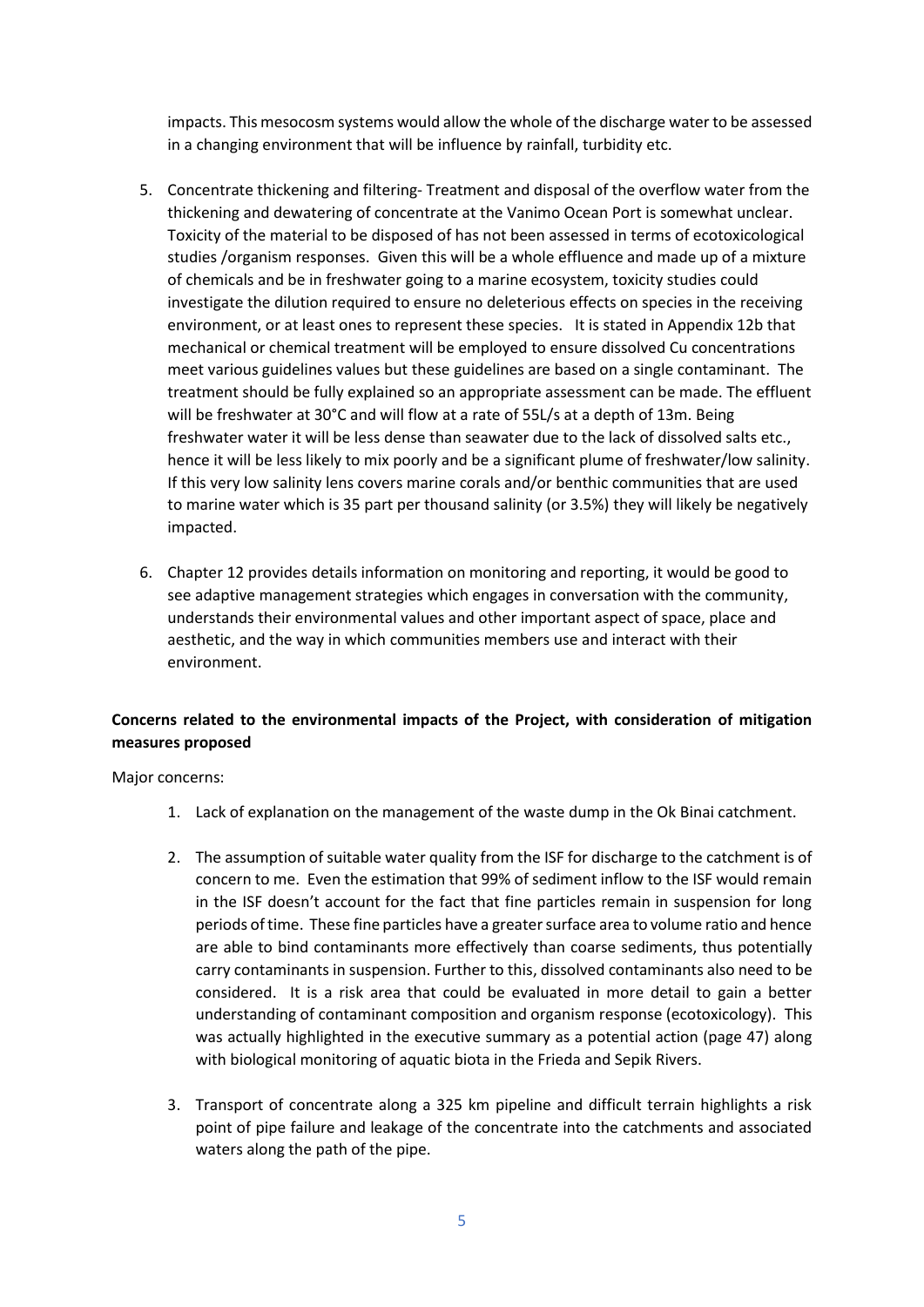- 4. General localised elevation in contaminant concentrations and availability due to the scale of the project, i.e. potential increase in local background concentrations during construction and operation.
- 5. High biodiversity value and endemism (unique species) in the local flora and fauna and unknown sensitivity of these to contaminants.
- 6. Small activity impacts including in areas of the 5 major and 16 smaller bridges, airport construction, etc. do not seem to have been addressed and the multitude of these should be noted.
- 7. Landslide risk from disturbance of lands for roads and pipelines and uncertainty about the adequate management of the spoil dump (Chapter 5; 5.6.5). With 8,000mm of rainfall the spoil dumps would need to be carefully managed to avoid sediment loading in to aquatic environments. I did not find much information on how this was going to be done.
- 8. Minimising marine environmental impacts during the bay reclamation process at Vanimo Ocean Port does not seem to have been addressed, nor has the risk of introduced and invasive species from enhanced shipping activity.
- 9. The mixing of the freshwater discharge effluent and its potential toxicity at the Vanimo Ocean Port has not been clearly addressed.

# **EIS compliance with the Information Guidelines**

Environment Act 2000 Operation Procedures section 53(2) which regulates EISs and provide that "Operational Procedures shall provide for the form, content, timing and procedures for the preparation and submission of an environmental impact statement."

To make my assessment on this matter I have applied the Fourth National Goal National Constitution PNG (in essence promote sustainable development in PNG, by encouraging socio-economic development while protecting and maintaining environmental quality by safeguarding the life supporting capacity of air, water, soil, and the ecosystems for the present and future generations) and more specifically point 3:

# *"all necessary steps to be taken to give adequate protections to our valued birds, animals, fish, insects, plants and trees"*

The Information Guidelines notes that the developer "*must submit and Environmental Impact Statement that provides a full documentation of all environmental and social issues and committing to the employment of relevant mitigation measures in relation to the development activity.*" Noting in the guidelines the Content of the Environmental Impact Statement points of responses required of the applicant and where I feel I have some knowledge to respond;

In general, I think the EIS has covered a lot of detail related to the receiving environment (guideline 6). I have highlighted above where I think this is lacking in regards to my expertise. However, some things I have noted while doing this review that may be further considered. I am not certain that noise levels associated with blasting at the mine site or traffic have been considered.